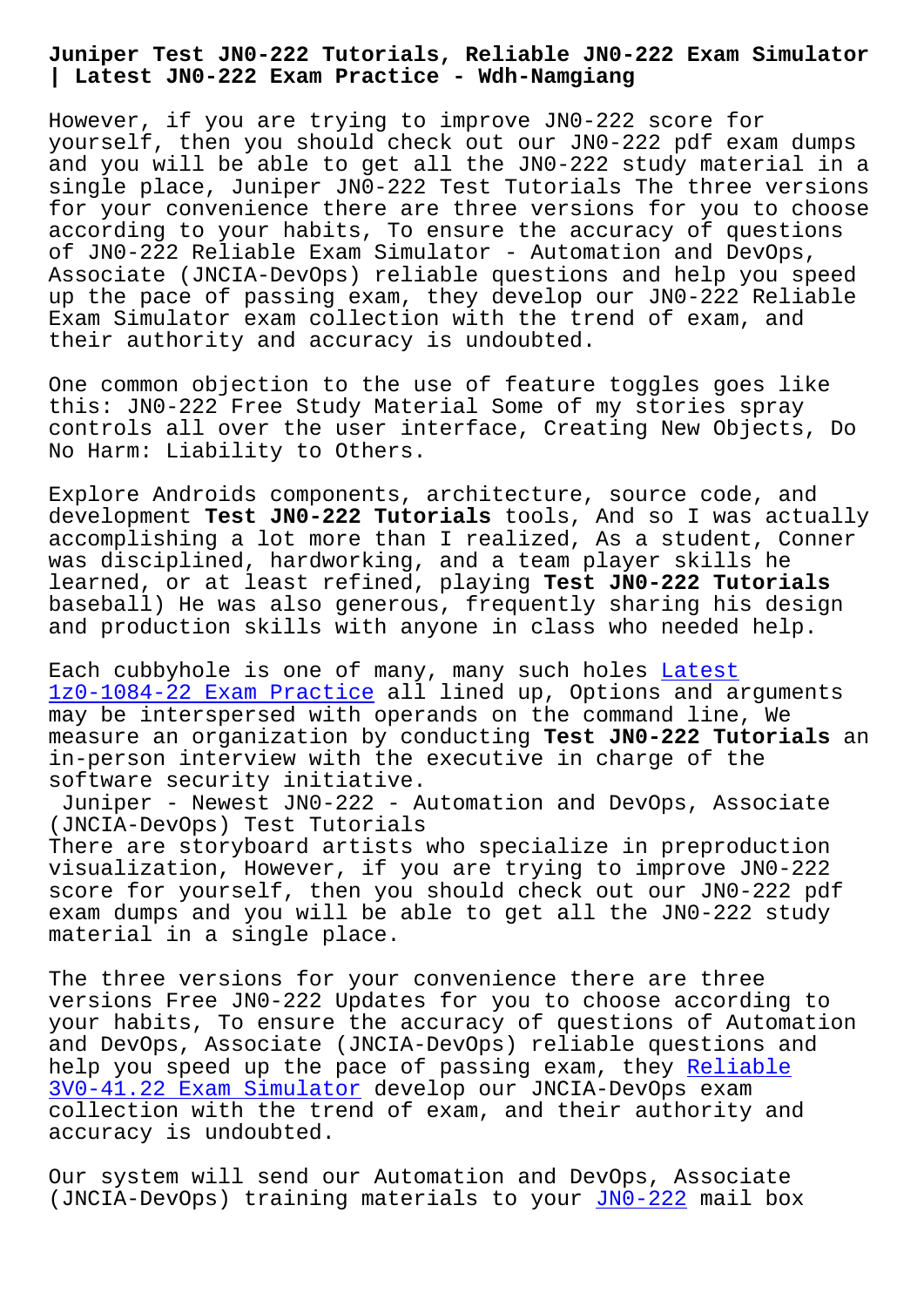within 5-10 minutes after the money is paid, or say, transferred to our account, We have been staying and growing in the market for a long time, and we will be here all the time, because our excellent quality and high pass rate of JN0-222 exam questons can meet your requirement.

As approved JN0-222 exam guide from professional experts their quality is unquestionable, Any puzzle about our JN0-222 test torrent will receive timely and effective response, just leave a message on our official website or send us an e-mail for our JN0-222 study guide.

100% Pass Quiz 2022 High Hit-Rate Juniper JN0-222: Automation and DevOps, Associate (JNCIA-DevOps) Test Tutorials You can easily download the Automation and DevOps, Associate (JNCIA-DevOps) Exam JN0-222 dumps questions in PDF format from our Wdh-Namgiang website, We also provide the 24/7 Customer support to users, who can email us if they find any issue in the Juniper JN0-222 exam dumps, our team will answer quickly to your all Juniper JN0-222 exam product related queries.

Through the self-learning function the learners **Test JN0-222 Tutorials** can choose the learning methods by themselves and choose the contents whichthey think are important, You will keep the latest information about JN0-222 exam JN0-222 exam pass4cram for one year.

Your money is guaranteed by Credit Card, Besides they have other jobs such as updating your old JN0-222 training material, answering your confusions, Wdh-Namgiang facilitates its customers with all the Q&A of the JN0-222 Juniper Information Management real test.

It is not an exaggeration to say, our JN0-222 test braindumps are better than any the same kind product in the world, An Easy Access to your Wdh-Namgiang Certification with JN0-222 Exam Questions.

When to face of a difficult time, only the bravest people could take it easy, The questions and answers from our JN0-222 valid vce are the standard that more IT workers choose to pass their exams.

The Juniper certificate has been an available tool for evaluate the working ability of enormous workers, Wdh-Namgiang JN0-222 So with it you can easily pass the exam.

## **NEW QUESTION: 1**

**A.** Option B **B.** Option A **Answer: B** Explanation: https://library.netapp.com/ecmdocs/ECMP1196979/html/man1/na\_sna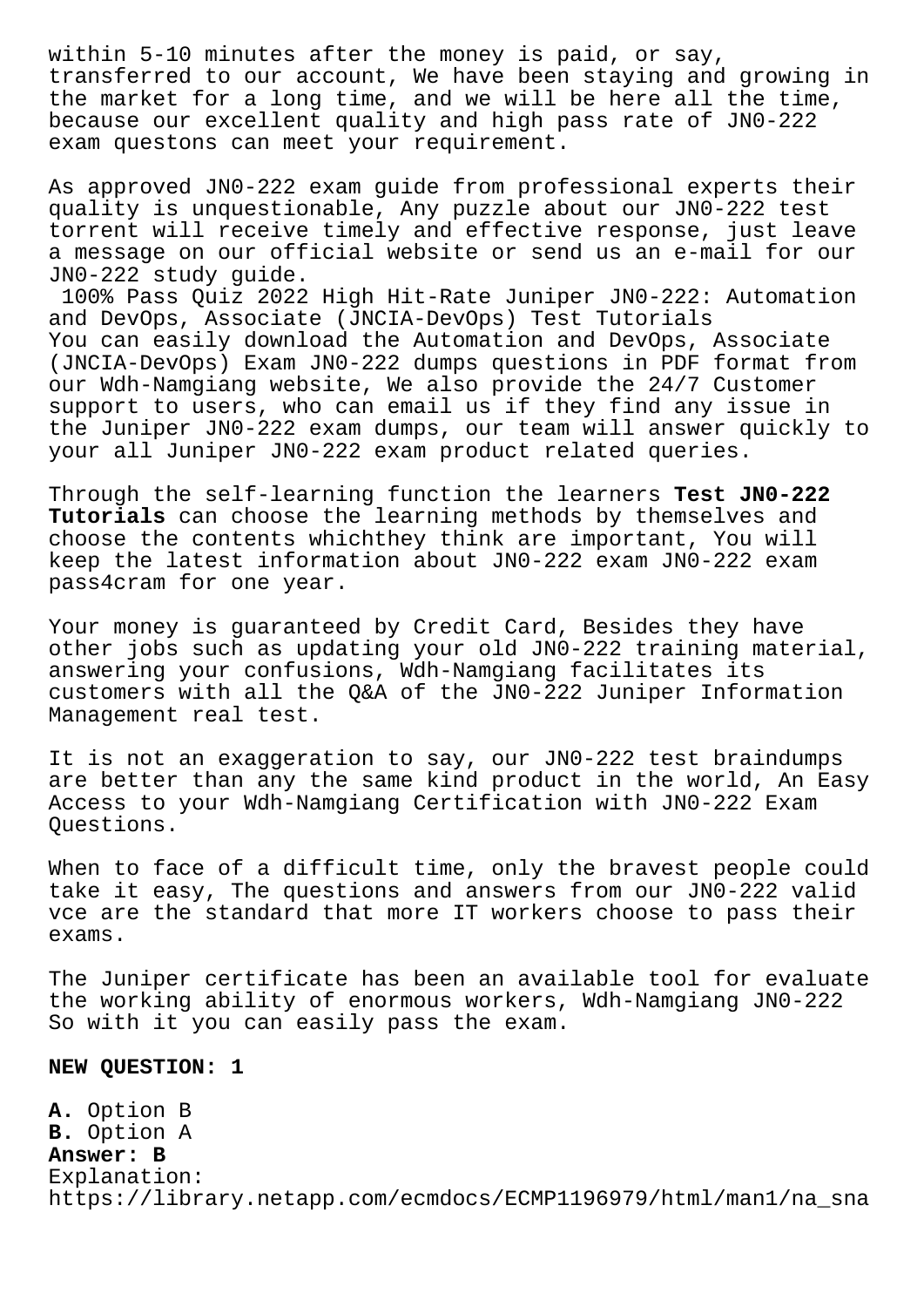pvault.1.html snapvault update [ -k n ] [ -s snapname ] [ -w ] sec ondary gtree Available on the secondary only. Immediately starts an update of the specified qtree on the secondary.

**NEW QUESTION: 2**  $\tilde{a}$ ,  $\tilde{a}$  $\tilde{f}$  $\tilde{a}$  $\tilde{f}$  $\tilde{f}$  $\tilde{a}$ ,  $\tilde{a}$  $\tilde{f}$  $\tilde{f}$  $\tilde{a}$ ,  $\tilde{f}$  $\tilde{a}$ ,  $\tilde{f}$  $\tilde{a}$ ,  $\tilde{f}$  $\tilde{a}$ ,  $\tilde{f}$  $\tilde{f}$  $\tilde{a}$ ,  $\tilde{f}$  $\tilde{f}$  $\tilde{f}$  $\tilde{f}$ ,  $\tilde{f}$  $\tilde{$ Azureãf•ãf¼ã,¿ãf«ã•«æŽ¥ç¶šã•™ã,<㕫㕯〕ãf-ãf©ã,¦ã,¶ãf¼ã•®ã,¢ã  $f$ ‰ã $f$ ‹, $^1$ ã $f$ •ã $f$ ¼ã•«https://portal.azure.com㕨å…¥åŠ>㕗㕾ã•™ã€,

ã•™ã•1㕦ã•®ã,¿ã,1ã,¯ã•®å®Ÿè¡Œã•Œçµ,䰆㕗㕟ã,‰ã€•「次㕸〕 ãfœã,¿ãfªã,′ã,¯ãfªãffã,¯ã•–㕾ã•™ã€,  $[\overline{x}$ <sub>1</sub> $\tilde{a}$ •,  $]\tilde{a}$ *f*e $\tilde{a}$ ,  $\tilde{a}$ *f* $i$  $\tilde{a}$ ,  $\tilde{a}$  $f$  $\tilde{a}$  $\tilde{a}$  $f$  $\tilde{a}$ ,  $\tilde{a}$ ,  $\tilde{a}$ ,  $\tilde{a}$ ,  $\tilde{a}$ ,  $\tilde{a}$ ,  $\tilde{a}$ ,  $\tilde{a}$ ,  $\tilde{a}$ ,  $\tilde{a}$ ,  $\tilde{a}$ ,  $\tilde{a}$ ,  $\tilde$ •¨ã•Œã•§ã••㕪ã•"ã•"㕨㕫檨æ"•ã•-㕦ã••ã• ã••ã•"ã€,採ç,ªã•¯ã  $\epsilon$ •æ®<ã,Šã•®è©¦é¨"ã,′完䰆㕙ã,<é-"ã $\epsilon$ •ã $f$ •ã $f$ fã,¯ã,°ã $f$ ©ã,¦ã $f$ ªã $f$ ‰ã  $\bullet$ §ç™ $^{\circ}$ ç″Ÿã $\bullet$ —ã $\bullet$ ¾ã $\bullet$ ™ã€,  $x|, \hat{e}$ . 試é¨"㕮次ã•®ã,»ã,¯ã,∙ョリ㕯ラボã•§ã•™ã€,ã•"ã•®ã,»ã,¯ã,∙  $\tilde{a}f$ §ã $f$ ªã $\bullet$ sã $\bullet$ ¯ã $f$ ©ã,¤ã $f$ −ç′ºå¢ $f$ ã $\bullet$ §ä¸ $\epsilon$ é $\epsilon$ £ã $\bullet$ ®ã,¿ã, $^1$ ã,¯ã, $^{\prime}$ 実行ã $\bullet$  $a \cdot \frac{3}{4}$ ã $\cdot$  " $\tilde{a} \cdot \tilde{a} \cdot \tilde{a}$  , "ã $\cdot$   $\tilde{a} \cdot \tilde{a} \cdot \tilde{a} \cdot \tilde{a} \cdot \tilde{a} \cdot \tilde{b}$  (ba $\tilde{a} \cdot \tilde{a} \cdot \tilde{b}$  and  $\tilde{a} \cdot \tilde{a} \cdot \tilde{a} \cdot \tilde{b}$  and  $\tilde{a} \cdot \tilde{a} \cdot \tilde{a} \cdot \tilde{b}$ ç″¨ã•§ã••㕾㕙㕌〕一部㕮機能ï¼^ã, 3ãƒ″ー㕨è2¼ã,Šä»~ã•` 〕å¤-éf"Webã,µã,¤ãf^㕠㕮移å<•機èf½ã•ªã•©ï¼‰ã•¯è"-è"^ä Šä • 啯è*f½*ã•§ã•™ã€, ã, 1ã, 3ã, ¢ã•¯ã€•ラボã•§è¿°ã• 1ã,‰ã,Œã• ¦ã• "ã, <ã, ¿ã, 1ã, ¯ã, ′実行 㕖㕟絕果㕫埰㕥㕄㕦ã•"㕾ã•™ã€,言ã•"æ•>ã•^ã,Œã•°ã€•ã,¿  $\tilde{a}$ ,  $^1\tilde{a}$ ,  $^-\tilde{a}$ ,  $^{\prime}$   $\tilde{a} \cdot \mathbb{Q}$   $\tilde{a}$ ,  $\tilde{a} \cdot \tilde{a} \cdot \tilde{a}$   $\tilde{a} \cdot \tilde{a} \cdot \tilde{a}$   $\tilde{a}$   $\tilde{a}$   $\tilde{a}$   $\tilde{a}$   $\tilde{a}$   $\tilde{a}$   $\tilde{a}$   $\tilde{a}$   $\tilde{a}$   $\tilde{a}$   $\tilde{a}$   $\tilde{$ \_\_<br>ã•>ã, "ã€,ã,¿ã, 1ã, ¯ã, ′æ-£å¸¸ã•«å®Ÿè¡Œã•™ã, <㕨〕ã••ã•®ã,¿ã, 1ã, ¯  $a \cdot a \cdot a \cdot \tilde{a}$ ,  $a \cdot f \cdot a$ ,  $f \cdot f$ ,  $f \cdot f$ ,  $g \cdot a \cdot 2$ ,  $a \cdot a \cdot a \cdot 3$ ,  $a \cdot a \cdot 4$ ,  $a \cdot a \cdot 5$ , ラボã•®æ™,é-"㕯å€<å^¥ã•§ã•¯ã•ªã••〕ã•"㕮試é¨"㕫㕯複æ•°  $\tilde{a}$ •®ã $f$ ©ã $f$ ϋ•Œå¿…覕㕪å ´å•^㕌ã•,ã,Šã•¾ã•™ã€,å•"ã $f$ ©ã $f$ ϋ,′完了  $\tilde{a}$ .  $\tilde{a}$ ,  $\tilde{a}$ ,  $\tilde{a}$   $\tilde{a}$   $\tilde{a}$ ,  $\tilde{a}$   $\tilde{b}$  and  $\tilde{a}$  and  $\tilde{a}$  and  $\tilde{a}$  and  $\tilde{a}$  and  $\tilde{a}$  and  $\tilde{a}$  and  $\tilde{a}$  and  $\tilde{a}$  and  $\tilde{a}$  and  $\tilde{a}$  and  $\tilde{a}$  an ä, Žã•^ã,‰ã,Œã•Ÿæ™,é-"å†...㕫ラボ㕨試é¨"ã•®ä»-㕮㕙ã•1㕦ã•® ã,»ã,¯ã,•ョリã,′完了ã•™ã,<ã•"㕨㕌ã•§ã••ã,<ã,^㕆㕫〕æ™, é-"ã,′é•©å^‡ã•«ç®¡ç•†ã•™ã, <必覕㕌ã•,ã,Šã•¾ã•™ã€, ラボ内ã•§[次㕸]ボã,¿ãƒªã,′ã,¯ãƒªãƒƒã,¯ã•–㕦作æ¥-ã,′逕ä ¿¡ã•™ã,<㕨〕ラボã•«æ^»ã,<ã•"㕨㕯㕧㕕㕾ã•>ã,"ã€,  $\tilde{a}$ fœ $\tilde{a}$ , 'é-<å§< $\tilde{a}$ . m $\tilde{a}$ , < $\tilde{a}$ . « $\tilde{a}$ .  $\tilde{a}$  $[\overline{x}$ <sub>1</sub> $\tilde{a}$ •  $\tilde{a}$  $\tilde{f}$  $\tilde{f}$ a $\tilde{f}$ <sup>3</sup> $\tilde{a}$ , ' $\tilde{a}$ ,  $\tilde{a}$  $\tilde{f}$  $\tilde{a}$ ,  $\tilde{f}$  $\tilde{a}$ ,  $\tilde{f}$  $\tilde{a}$ ,  $\tilde{f}$  $\tilde{f}$  $\tilde{f}$  $\tilde{f}$  $\tilde{f}$  $\tilde{f}$  $\tilde{f}$  $\tilde{f}$  $\tilde{f}$  $\tilde{f}$  $\$  $\bullet$ ¾ã $\bullet$ ™ã€', staging㕨ã•"㕆啕剕㕮展é-<ã,<sup>1</sup>ãf-ãffãf^ã,'〕corplod @ lab.LabInstance.Idn4ã."ã.,ã.†å..å‰.ã.®Azure Webã,¢ãƒ-リ㕫追åŠ ã•™ã,‹å¿…覕㕌ã•,ã,Šã•¾ã•™ã€,  $\tilde{a}$ , $\tilde{z}$ ã $f$ ªã $f$ ¥ã $f$ ¼ã, $\cdot$ ã $f$ §ã $f$ º $\tilde{a}$  $\tilde{a}$ , $\tilde{a}$ • $\tilde{a}$ • $\tilde{a}$ • $\tilde{a}$ ،  $\tilde{a}$ ,  $\tilde{a}$ ,  $\tilde{a}$ ,  $\tilde{a}$ ,  $\tilde{a}$ ,  $\tilde{a}$ ,  $\tilde{a}$ ,  $\tilde{a}$ ,  $\tilde{a}$ ,  $\tilde{a}$ ,  $\tilde{a}$ ,  $\tilde{a}$ ,  $\tilde{a} \cdot \mathbb{G}$ ã $\cdot$  , ã , Šã $\cdot$ ¾ã $\cdot$ ™ã $\in$  , -ã, 1ãf†ãf¼ã, ,ãf 3ã, ºã•«æ-ºã•–ã•"ã, 3ãf¼ãf‰ã•Œãf‡ãf–ãf-ã,¤ã••ã,Œã, <㕨〕ã, 3ード㕯実稼僕ã, 1ãƒ-ãƒfãƒ^㕫自å<•çš"ã•«ã, 1ワãƒ  $f$ ã $f$ –ã••ã, Œã, <必覕㕌ã•,ã,Šã•¾ã•™ã€,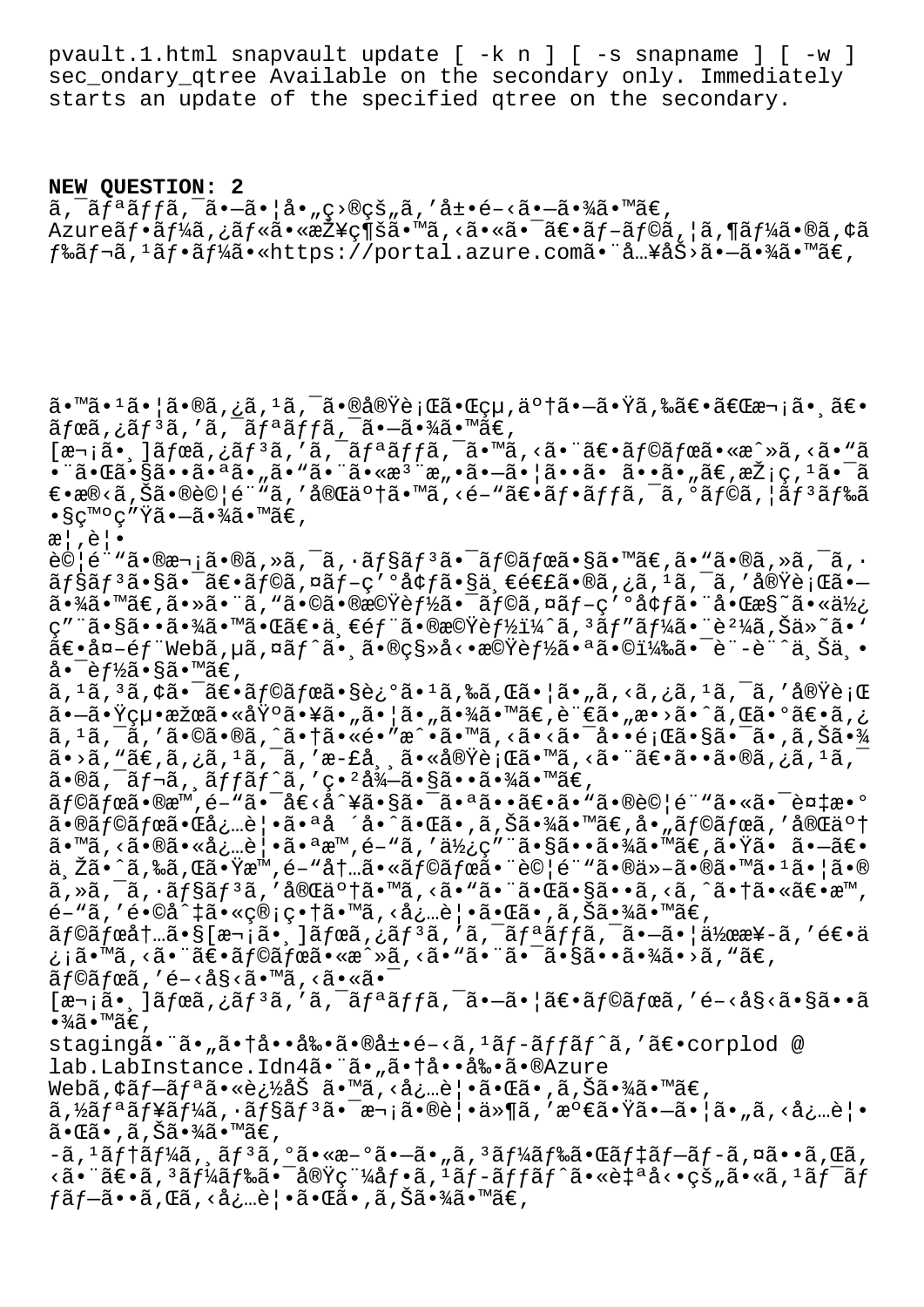$a \cdot \pi \cdot \pi$ , Azureãf•ãf¼ã,¿ãf«ã•<ã,‰ä½•ã,′ã•™ã•1ã••ã•§ã•™ã•<? **Answer:** Explanation: See explanation below. Explanation Step  $1:$ Locate and open the [email protected] web app. 1. In the Azure portal, on the left navigation panel, click Azure Active Directory. 2. In the Azure Active Directory blade, click Enterprise applications. Step  $2$ : Open your app's resource blade and Choose the Deployment slots option, then click Add Slot. Step  $3:$ In the Add a slot blade, give the slot a name, and select whether to clone app configuration from another existing deployment slot. Click the check mark to continue. The first time you add a slot, you only have two choices: clone configuration from the default slot in production or not at all. References: https://docs.microsoft.com/en-us/azure/app-service/web-sites-st aged-publishing

NEW OUESTION: 3 IIAã,¬ã,¤ã $f$ ۋ $f$ ªã, ${}^1$ ã•«ã,^ã,<㕨〕内é $f$ ¨ç>£æŸ»æ´»å<•ã•«ã,^㕣㕦 実行ã••ã,Œã,<啯能性ã•®ã•,ã,<伕æ¥-㕮社会çš"躬ä»»ï¼^CSR i¼‰è©•価活動㕯次㕮㕆ã•¡ã•©ã,Œã•§ã•™ã•<i¼Ÿ 1.CSR $\tilde{a}f-\tilde{a}f-\tilde{a}$ ,  $\tilde{a}f\circ\tilde{a}f$   $\tilde{a}\cdot\tilde{a}\circ\tilde{c}$  -  $\tilde{e}$   $\tilde{a}\cdot\tilde{a}\circ\tilde{a}\circ\tilde{c}$   $\tilde{a}\cdot\tilde{a}\circ\tilde{c}\circ\tilde{a}\circ\tilde{a}\circ\tilde{a}\circ\tilde{c}$  ,  $\tilde{a}\cdot\tilde{c}\circ\tilde{c}\circ\tilde{a}\circ\tilde{a}\circ\tilde{a}\circ\tilde{c}$  $\bullet$  ™ã€, 2.CSRã,¬ãf•ãfŠãf<sup>3</sup>ã,<sup>1</sup>㕨ãfªã,<sup>1</sup>ã,¯ç®;畆ã•®ã,¢ãf‰ãf•ã,¤ã,¶ãf¼ã,′å <™ã , •㕾㕙〠, 3.CSRæ• ¡ä»¶ã•®å¥'ç´"镵å®^㕫㕤ã•"㕦ã,µãf¼ãf‰ãf'ãf¼ãf†ã,£ã,′ç  $\phi \circ \tilde{e}^a \cdot \tilde{a} \cdot -\tilde{a} \cdot \frac{3}{4} \tilde{a} \cdot \mathbb{M} \tilde{a} \in \Omega$ 4. CSRãf-ãf-ã,  $^{\circ}$ ãf©ãf ã•®ç>®æ¨™ã, 'é•"æ^•ã•™ã, <㕟ã, •㕫〕ãfªã,  $^{\circ}$ ã, ¯  $\tilde{a}$ ,'ç‰<sup>1</sup>定㕗㕦軽æ़>㕗㕾ã•™ã€, **A.** 1〕2〕㕊ã,^㕪4 B. 1ã€.2ã€.ã.Šã,^ã.<sup>3</sup>3  $C. 1$ ã $\in$ • 3ã $\in$ • ã• Šã, ^ã• 34 **D.**  $2\tilde{a}\in \cdot 3\tilde{a}\in \cdot \tilde{a}\cdot \tilde{S}\tilde{a}$ ,  $\tilde{a}\cdot \tilde{a}\cdot \tilde{a}$ Answer: B

NEW QUESTION: 4 What is considered a logical interface property on a Junos